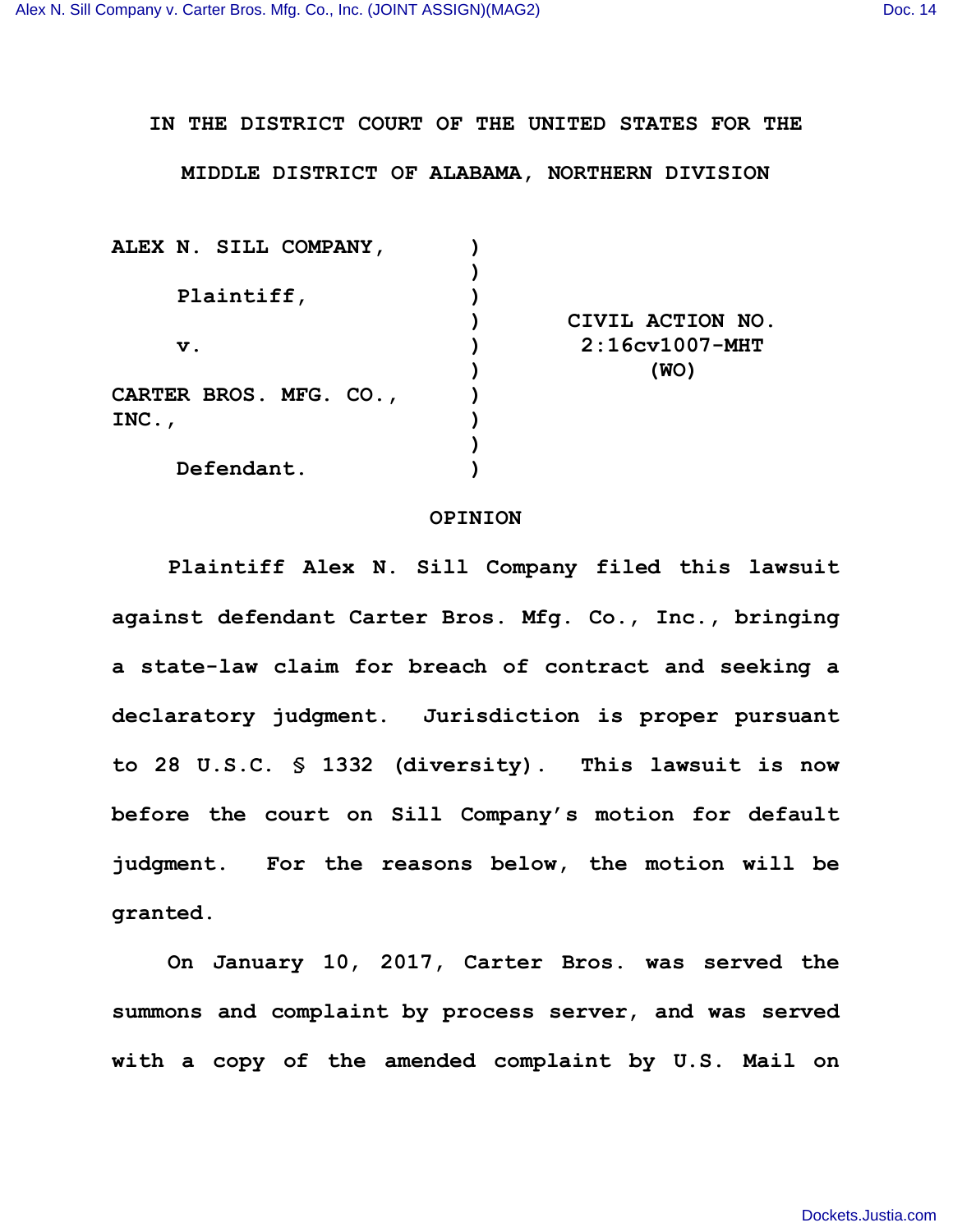**January 13, 2017. More than 21 days have passed since Carter Bros. was served with the summons and complaint and with the amended complaint. Carter Bros. has not filed an answer or other responsive pleading within the time specified by Fed. R. Civ. P. 12(a)(1).** 

**Sill Company applied for entry of default against Carter Bros. on February 15, 2017, and the clerk of court entered the requested default. Sill Company then filed the pending motion for default judgment.** 

**In the motion, Sill Company requests a judgment (1) finding its contract with Carter Bros. to be valid and binding; (2) granting judgment in its favor and against Carter Bros. in the sum of \$ 250,939.04, plus costs; (3) finding it is entitled to the first \$ 250,939.04 of any distribution made to Carter Bros. in a pending liquidation proceeding, or to any amount of the \$ 250,939.04 that remains owing at the time of such distribution; and (4) for any other, further or different relief to which it may be entitled.**

**On February 22, the court ordered that the parties**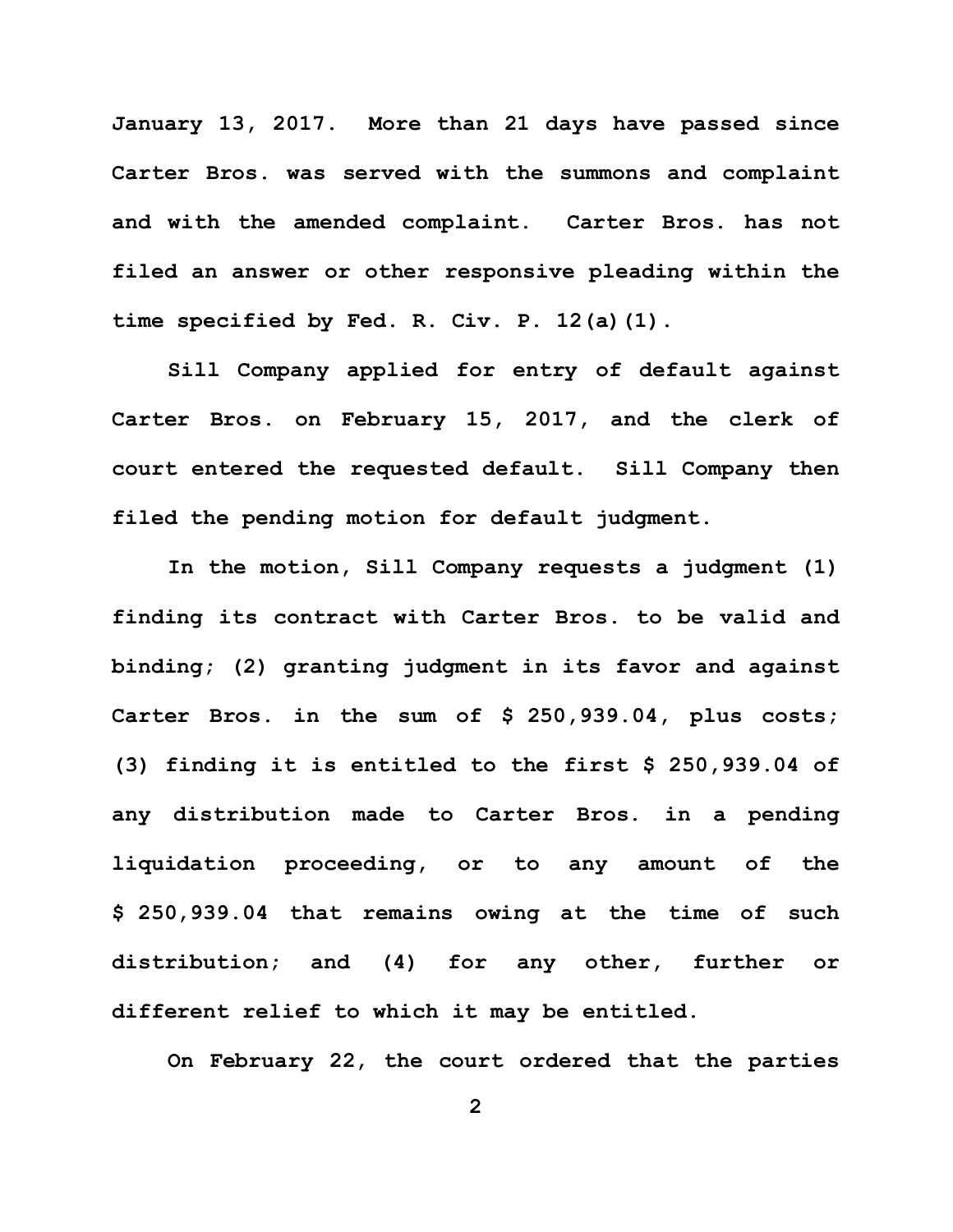**show cause, if any there be, in writing by March 8 as to why the motion for default judgment should not be granted. In the order, the court informed Carter Bros. that if it failed to respond within the time allowed, the court would grant the relief requested in the motion. The deadline has come and gone without response.** 

**Attached to the default-judgment motion is the signed contract between the parties, an invoice from Sill Company to Carter Bros., and the declaration of Michael Perlmutter, President and General Counsel for Sill Company, discussing the documents and other factual background. Perlmutter attested to the following facts:**

> • **Sill Company entered into a contract with Carter Bros. in 2010 to assist in the appraisal and preparation of fire-loss insurance claims with Lumberman's Underwriting Alliance; the insurance claim stemmed from a fire at Carter Bros.'s manufacturing facility.**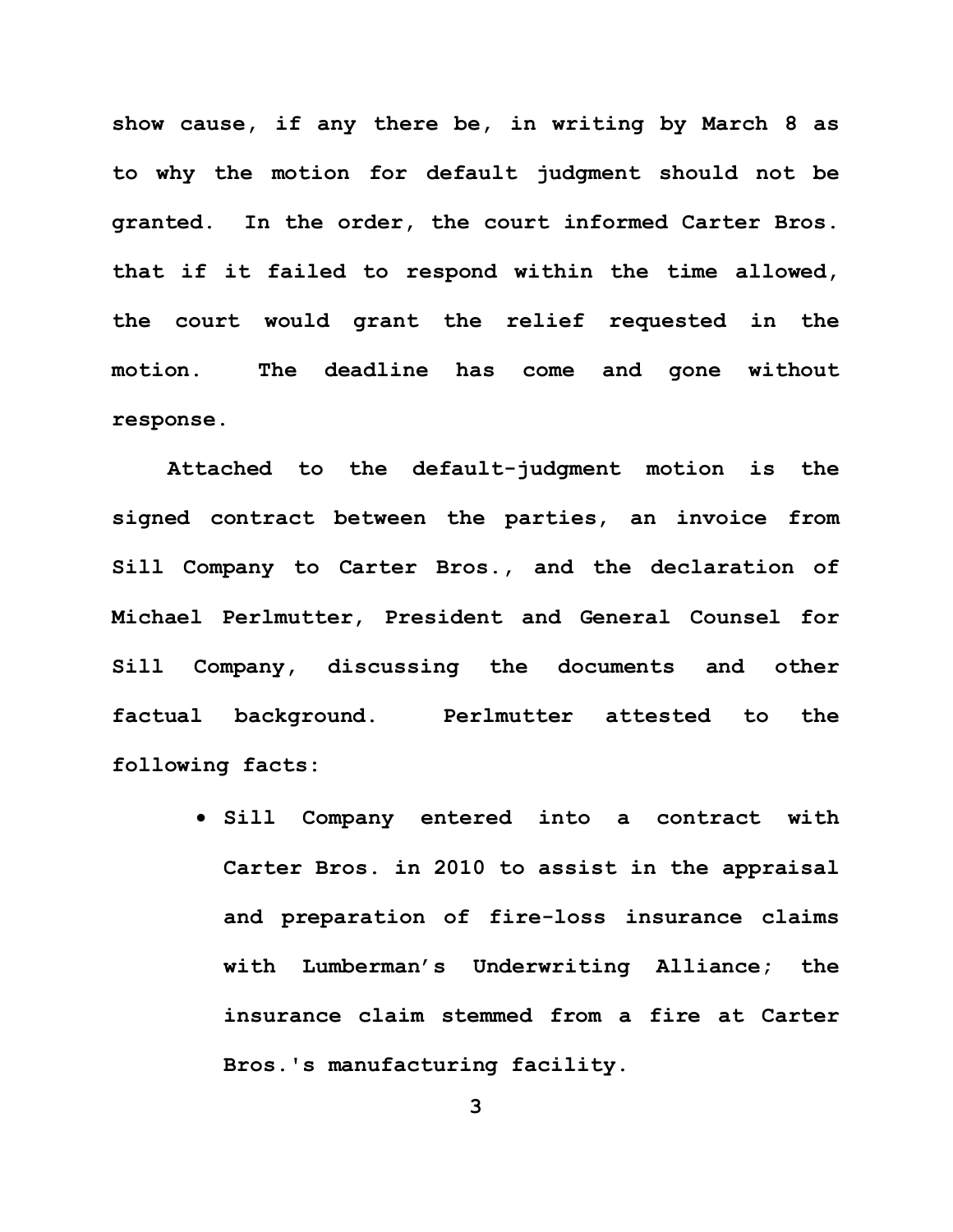- **Under the contract's terms, Carter Bros. was required to pay Sill Company for its work out of the "first dollars" it received from the insurance company on its fire-loss claim.**
- **Sill Company performed claims preparation and other services pursuant to the contract for a total amount of \$ 259,989.04 in costs and fees.**
- **In Carter Brothers Mfg. Co. v. Lumbermen's Underwriting Alliance, No. 2:11-cv-251 (M.D. Ala.), Carter Bros. won a jury verdict against Lumberman's on the fire-damage claim for \$ 13,653,415.00. Sill Company provided expert testimony in the trial.**
- **In 2012, Lumbermen's made payments under the policy totaling \$ 7,122,439.56 to a number of Carter Bros.'s lienholders.**
- **Carter Bros. paid Sill Company \$ 9,050.00. It has not disputed the amount of money it owes Sill Company under the contract.**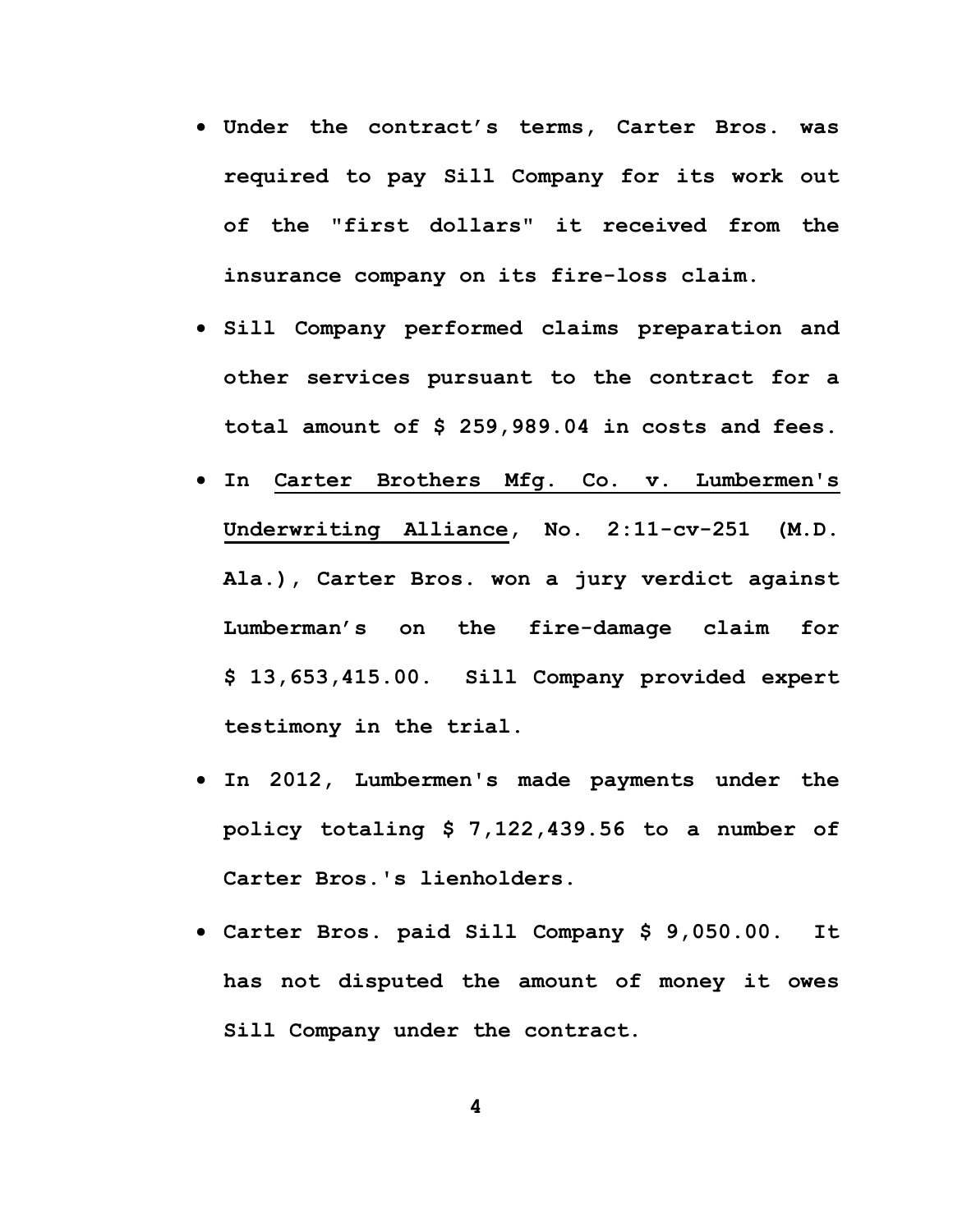• **The total remaining amount due to Sill Company under the contract is \$ 250,939.04.**

**Sill Company also submitted with its motion a notice of the liquidation of Lumberman's, issued by the Circuit Court of Cole County, Missouri. The notice gives claimants until May 24, 2017, to submit proof of claims against Lumberman's. Sill Company wishes to submit a proof of claim for the amount Carter Bros. owes it in relation to the parties' contract.** 

**As detailed in the factual background discussed above, Carter Bros. was served with both the summons and complaint; failed to respond to the complaint within the time allowed; and failed to respond to an order of this court to show cause as to why final judgment should not be entered against it. Furthermore, the court has examined the contract between the parties and the other evidence submitted, and finds that the contract is valid and binding and that Sill Company is entitled to be paid \$ 250,939.04 in accordance with the contract. Accordingly, this**